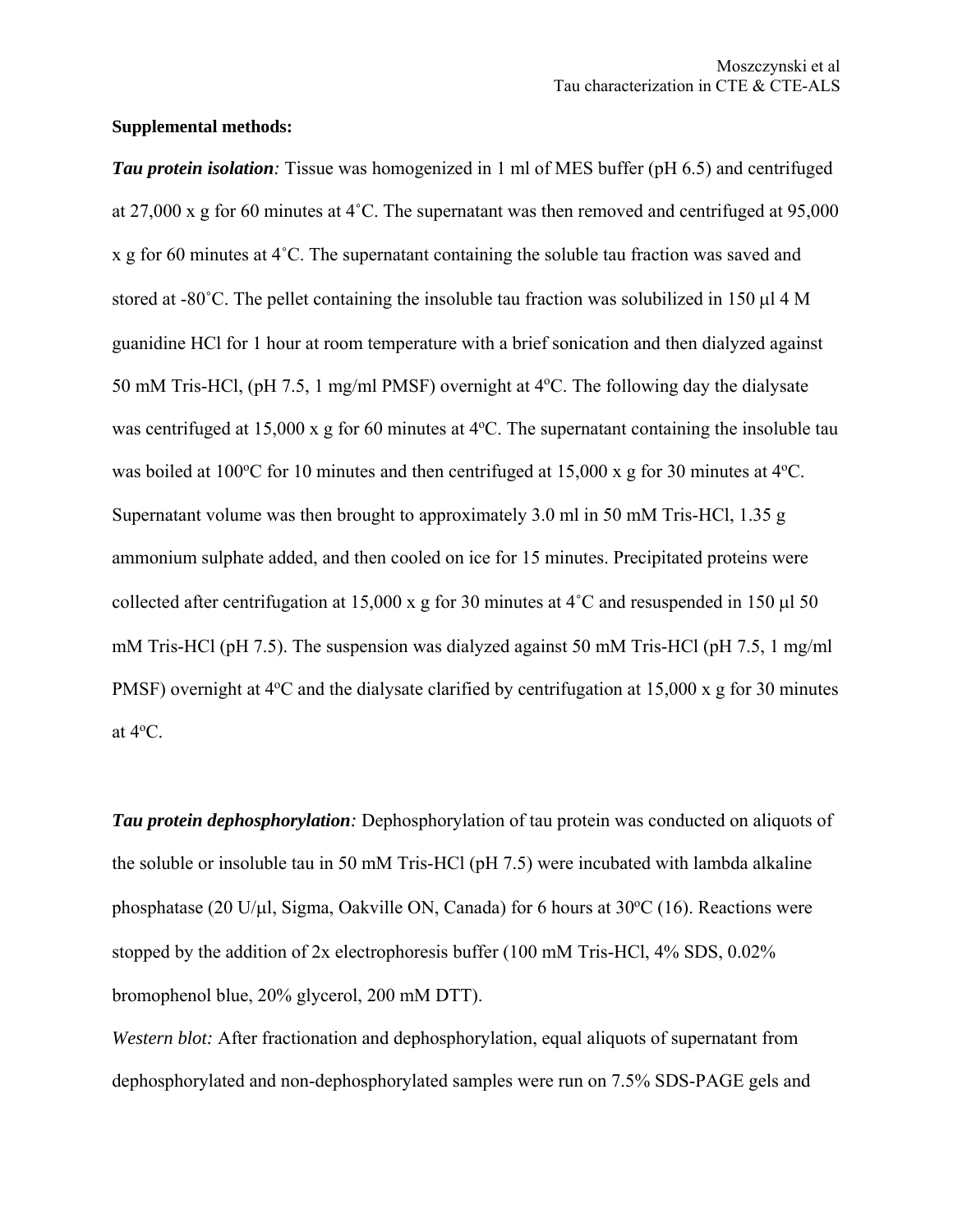electrophoretically transferred to a nitrocellulose membrane. Gels were probed for total tau with rabbit anti tau T14/T46 antibodies (1:1000 and 1:3000 titres, respectively; Thermo-Fischer, Burlington, Canada). After blocking with 10% bovine serum albumin (BSA) in tris-buffered saline with 0.2% tween (TBS-T) for 1 hour at room temperature (RT), nitrocellulose membranes were probed with primary antibody overnight at 4˚C. Blots were then washed in TBS-T before probing with horseradish peroxidase tagged secondary antibody (Goat anti-Mouse IgG (1:5000 titer; Bio-Rad, Herculese, USA). Blots were visualized using enhanced chemiluminescence (Perkin Elmer, Waltham, USA).

*Western blots from moderate TBI tissues:* Immunoblots were also performed using isolates from 6 moderate TBI rats and 4 age matched controls. Brain tissue was homogenized in RIPA buffer (1% NP40, 10% glycerol, 137 mM NaCl, 2mM EDTA) containing protease inhibitors (cOmplete; Roche Diagnostics, Indianapolis, USA) and phosphatase inhibitors (Phosstop, Roche Diagnostics) using a Brinkmann Polytron PT 3000 (Kinetamica, Bohemia, NY, USA). Protein concentration was determined by modified Bradford assay (BioRad).

 Immunoprecipitations (IP) were performed on 1 mg of brain lysate protein using mouse anti-total tau (T46) in order to isolate all tau isoforms from the rat brain homogenates. The entire IP yield was then run on a 10% SDS-PAGE gel and probed with rabbit anti  $pThr^{175}$  tau (1:1000). Gels were stripped (2% SDS, 1M Tris, 7 μl/ml β-mercaproethanol) for 30 min at 50˚C and reprobed with rabbit anti-total tau (1:5000, Abcam ab24230). pGSK3β studies were performed on total brain lysate with mouse anti GSK3 $\beta$  pTyr<sup>216</sup> (1:10,000) followed by reprobing with mouse anti total GSK3β (1:10,000, BD Biosciences). Blots were visualized by enhanced